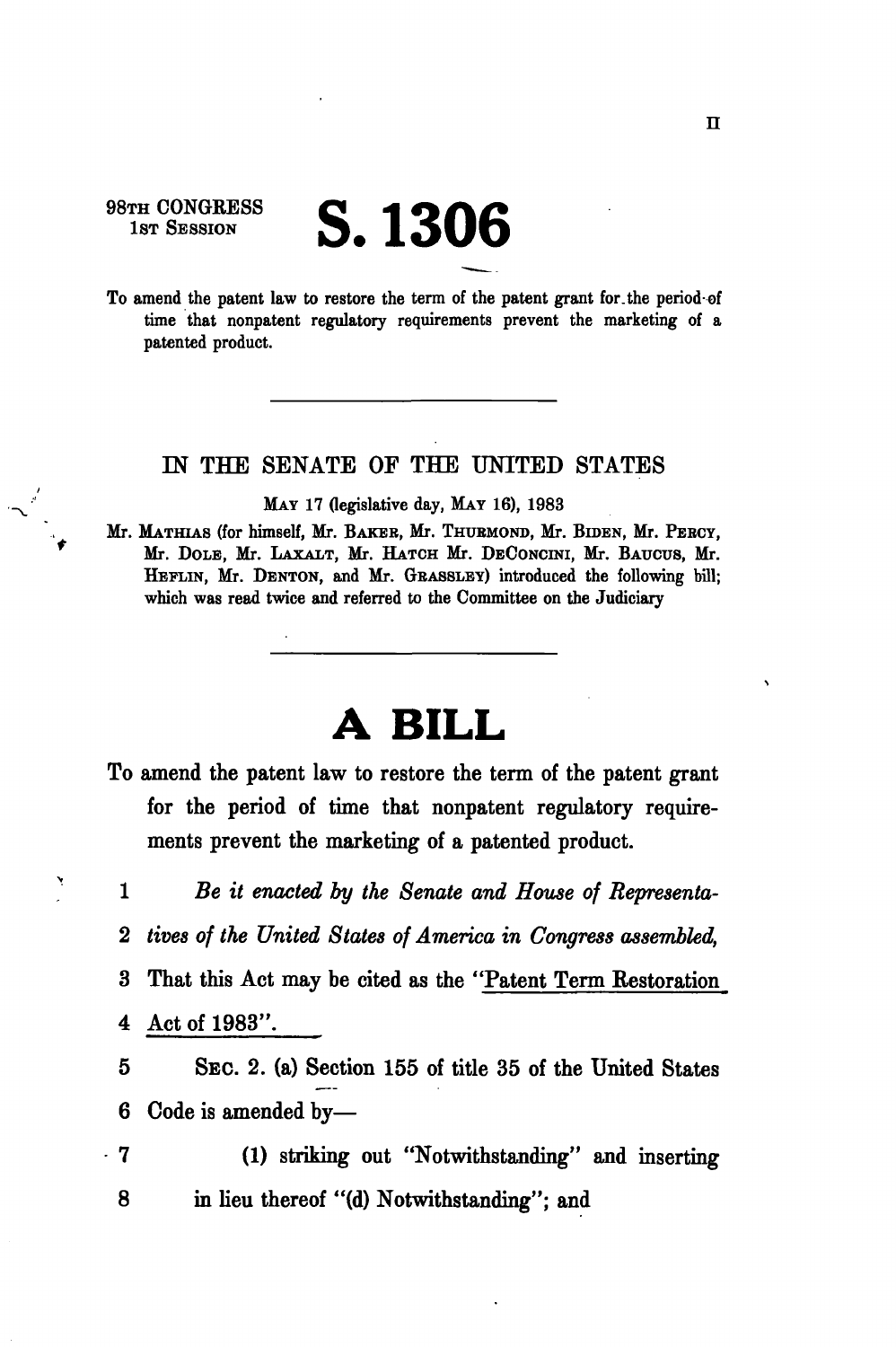1 (2) striking out

2 "§ 155. **Patent term extension"** 

3 and inserting in lieu thereof the following:

## 4 "§ 155. **Restoration of patent term**

 $5$  "(a)(1) Except as provided in paragraphs (3) and (4), the 6 term of a patent which encompasses within its scope a prod-7 uct subject to regulatory review, or a method for using or a 8 method for producing such a product, shall be extended from 9 the original expiration date of the patent by the amount of 10 time equal to the regulatory review period if—

11 "(A) the owner of record of the patent gives 12 notice to the Commissioner in compliance with the pro-13 visions of subsection (b)(1);

14 "(B) the product has been subjected to regulatory 15 review pursuant to statute before its commercial mar-16 keting or use; and

17 "(C) the patent to be extended has not expired 18 prior to notice to the Commissioner under subsection 19 (b)(1).

20 "(2) The rights derived from any claim of any patent 21 extended under paragraraph (1) shall be limited—

22 "(A) in the case of any patent, to the scope of 23 such claim which relates to the product subject to reg-24 ulatory review; and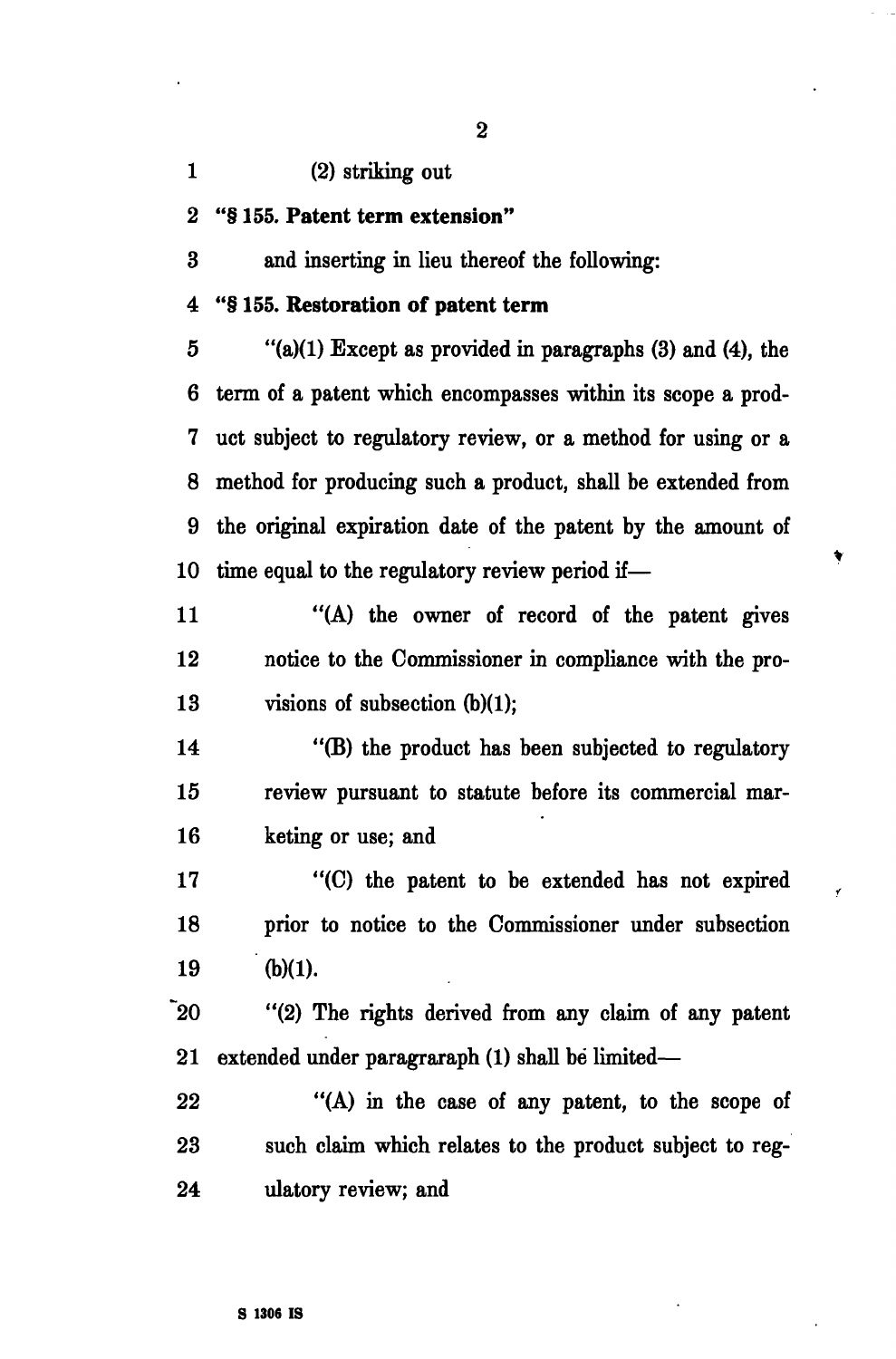1 "(B) in the case of a patent which encompasses 2 within its scope a product—

3 "(i) which is subject to regulatory review 4 under the Federal Food, Drug, and Cosmetic Act, 5 to the uses of the product which may be regulated 6 by the chapter of such Act under which the regu-7 latory review occurred; or

8 "(ii) which is subject to regulatory review 9 under any other statute, to the uses of the product 10 which may be regulated by the statute under 11 which the regulatory review occurred.

12 "(3) In no event shall the term of any patent be ex-13 tended for more than seven years nor shall more than one 14 patent be extended for the same regulatory review period for 15 the product.

16 "(4) The term of a patent which encompsses within its 17 scope a method for producing a product may not be extended 18 under this section if—

19 "(A) the owner of record of such patent is also 20 the owner of record of another patent which encom-21 passes within its scope the same products; and

22 "(B) such patent on such product has previously 23 been extended under this section.

24 "(b)(1) To obtain an extension of the term of a patent 25 under subsection (a), the owner of record of the patent shall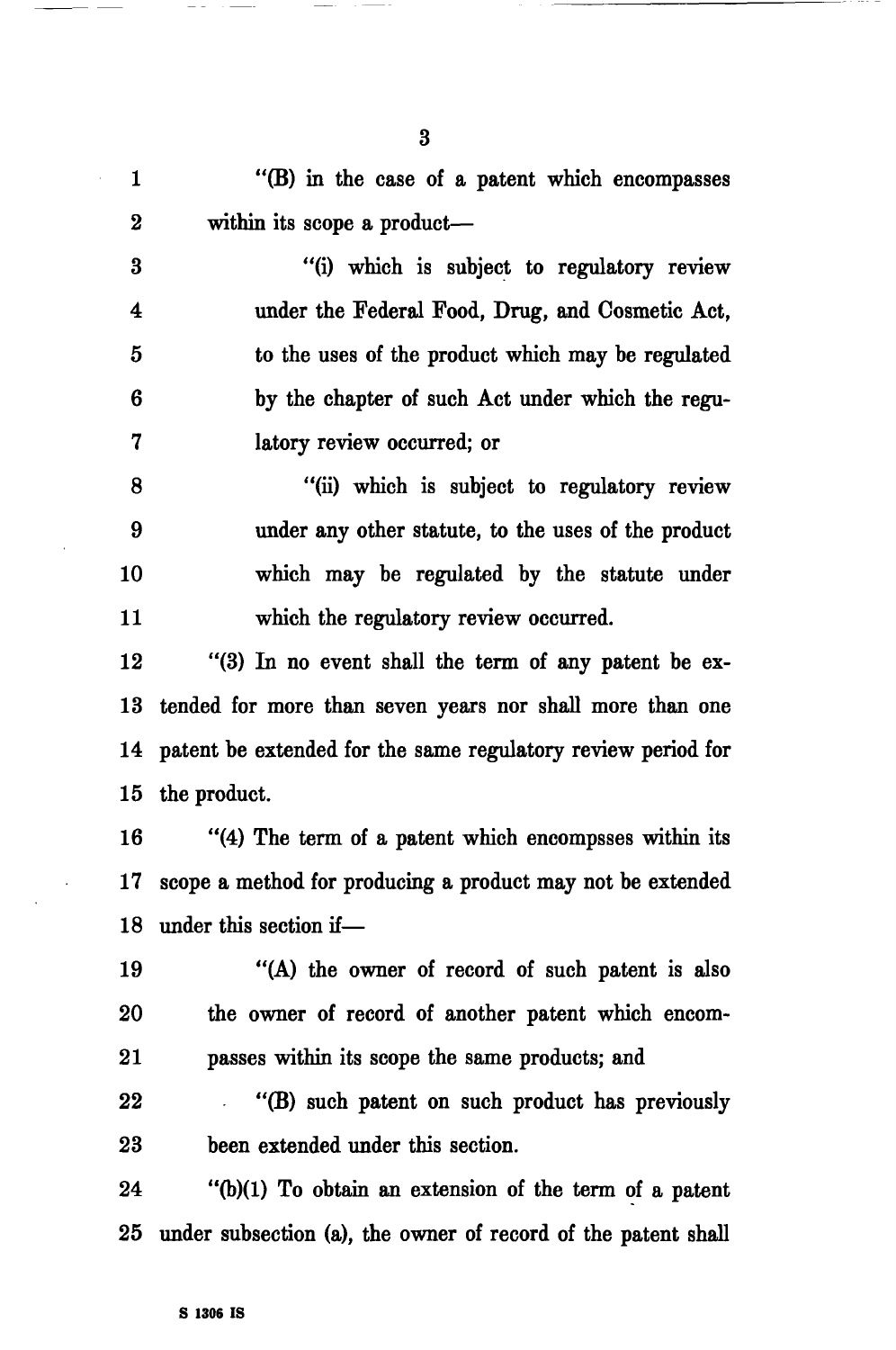1 notify the Commissioner, within ninety days after the termi-2 nation of the regulatory review period for the product to 3 which the patent relates, that the regulatory review period 4 has ended. Such notification shall he in writing, under oath, 5 and shall—

6 "(A) identify the Federal statue under which reg-7 ulatory review occurred or, if the regulatory review oc-8 curred under the Federal Food, Drug, and Cosmetic 9 Act, the chapter of the Act under which the review oc-10 curred;

11 (B) state the dates on which the regulatory review 12 period commenced and ended;

13 (C) identify the product for which regulatory 14 review was required;

15 "(D) state that the requirements of the statute 16 under which the regulatory review referred to in sub-17 section (a)(1)(B) occurred have been satisfied and com-18 mercial marketing or use of the product is not prohibit-19 ed;

20 "(E) identify the patent and any claim thereof to 21 which the extensionis applicable and the length of time 22 of the regulatory review period for which the term of 23 such patent is to be extended; and

24 "(F) state that no other patent has been extended 25 for the regulatory review period for the product.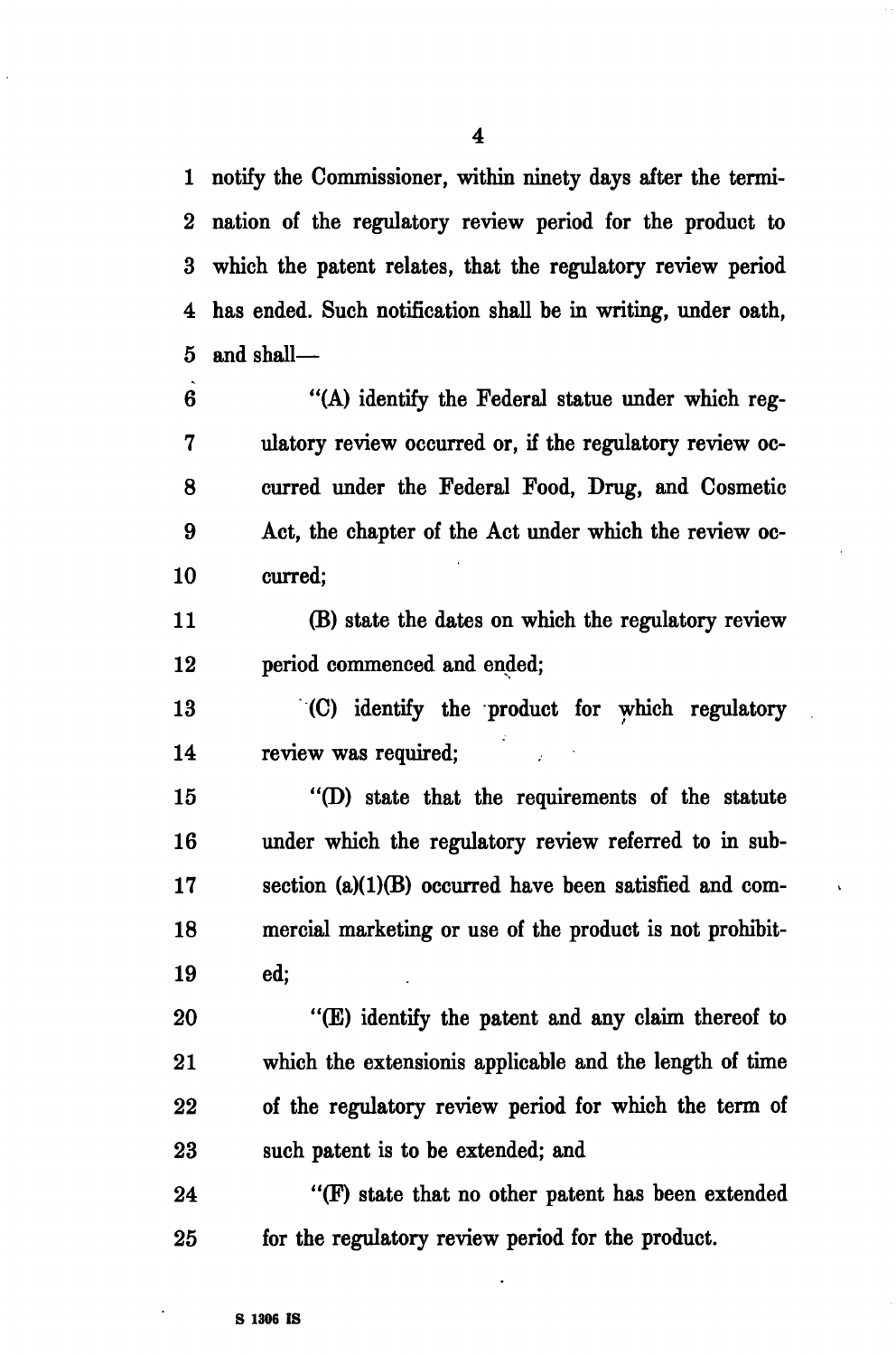1 "(2) Upon receipt of the notice required by paragraph 2 (1), the Commissioner shall promptly publish in the Official 3 Gazette of the Patent and Trademark Office the information 4 contained in such notice. Unless the requirements of this sec-5 tion have not been met, the Commissioner shall issue to the 6 owner of record of the patent a certificate of extension, under 7 seal—

8 "(A) stating the fact and length of the extension; 9 "(B) identifying the product and the statute under 10 which regulatory review occurred; and

11 "(C) specifying any claim to which such extension 12 is applicable.

13 Such certificate shall be recorded in the official file of the 14 patent so extended and shall be considered as part of the 15 original patent.

16 "(c) As used in this section—

17 "(1) the term 'product' means any machine, man-18 ufacture, or composition of matter for which a patent 19 may be obtained, and includes the following:

20 "(A) any new drug, antibiotic drug, new 21 animal drug, device, food additive, or color addi-22 tive subject to regulation under the Federal Food, 23 Drug, and Cosmetic Act;

24 "(B) any human or veterinary biological 25 product subject to regulation under section 351 of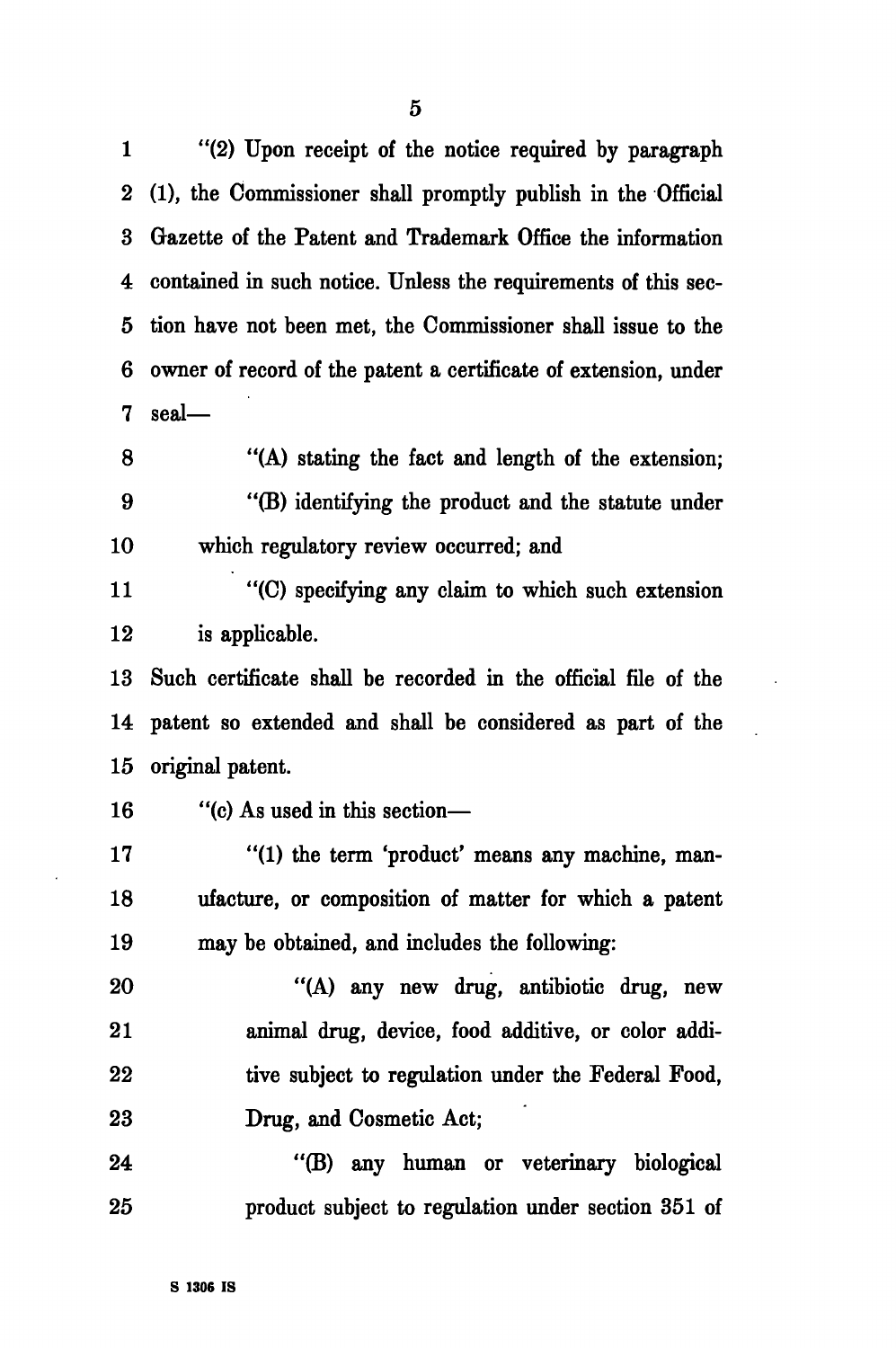| $\mathbf{1}$            | the Public Health Service Act or under the virus,      |
|-------------------------|--------------------------------------------------------|
| $\bf{2}$                | serum, toxin, and analogous products provisions of     |
| $\bf{3}$                | the Act of March 4, 1913 (21 U.S.C. 151–158);          |
| $\overline{\mathbf{4}}$ | "(C) any pesticide subject to regulation under         |
| 5                       | the Federal Insecticide, Fungicide, and Rodenti-       |
| 6                       | cide Act; and                                          |
| $\mathbf 7$             | "(D) any chemical substance or mixture sub-            |
| 8                       | ject to regulation under the Toxic Substances          |
| 9                       | Control Act.                                           |
| 10                      | "(2) the term 'major health or environmental ef-       |
| 11                      | fects test' means an experiment to determine or evalu- |
| 12                      | ate health or environmental effects which requires at  |
| 13                      | least six months to conduct, not including any period  |
| 14                      | for analysis or conclusions.                           |
| 15                      | "(3) the term 'regulatory review period' means—        |
| 16                      | "(A) with respect to a product which is a              |
| 17                      | food additive, color additive, new animal drug,        |
| 18                      | veterinary biological product, device, new drug,       |
| 19                      | antibiotic drug, or human biological product, a        |
| 20                      | period commencing on the earliest of the date the      |
| 21                      | patentee, his assignee, or his licensee—               |
| $\overline{22}$         | "(i) initiates a major health or environ-              |
|                         |                                                        |

23 mental effects test on such product, the data 24 from which are submitted in an application 25 or petition with respect to such product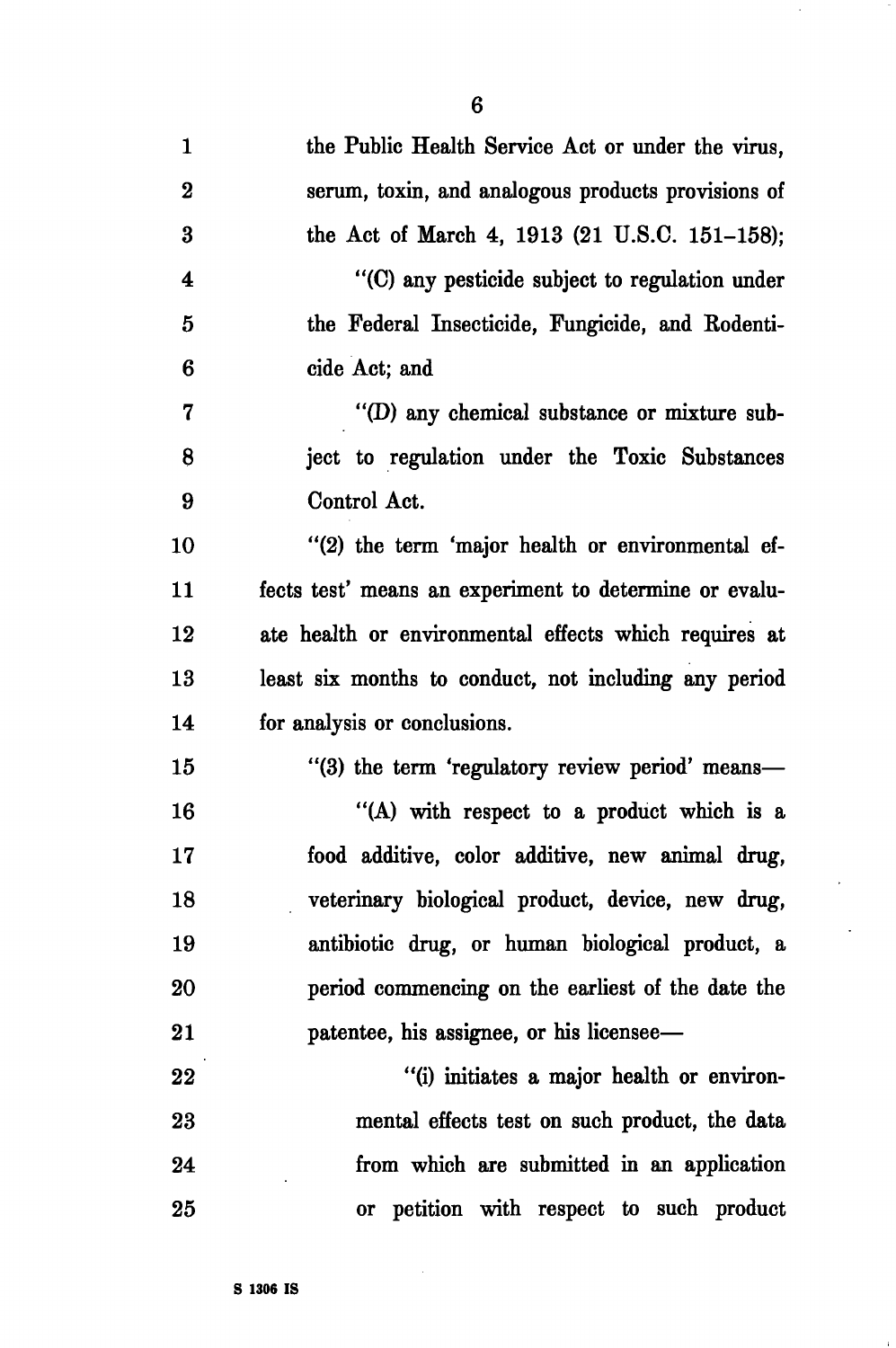| $\mathbf{1}$     | under the Federal Food, Drug, and Cosmetic         |
|------------------|----------------------------------------------------|
| $\boldsymbol{2}$ | Act, the Public Health Service Act, or the         |
| $\bf{3}$         | Act of Congress of March 4, 1913;                  |
| $\boldsymbol{4}$ | "(ii) claims an exemption for investiga-           |
| 5                | tion or requests authority to prepare an ex-       |
| 6                | perimental product with respect to such            |
| $\mathbf 7$      | product under such statutes; or                    |
| 8                | (iii) submits an application or petition           |
| 9                | with respect to such product under such stat-      |
| 10               | utes,                                              |
| 11               | and ending on the date such application or peti-   |
| 12               | tion with respect to such product is approved or   |
| 13               | licensed under such statutes or, if objections are |
| 14               | filed to such approval or license, ending on the   |
| 15               | date such objections are resolved and commercial   |
| 16               | marketing is permitted or, if commercial market-   |
| 17               | ing is initially permitted and later revoked pend- |
| 18               | ing further proceedings as a result of such objec- |
| 19               | tions, ending on the date such proceedings are fi- |
| 20               | nally resolved and commercial marketing is per-    |
| 21               | mitted;                                            |
| 22               | "(B) with respect to a product which is a          |
| 23               | pesticide, a period commencing on the earliest of  |
| 24               | the date the patentee, his assignee, or<br>his     |

7

 $\Delta$ 

 $\sim$ 

25 licensee—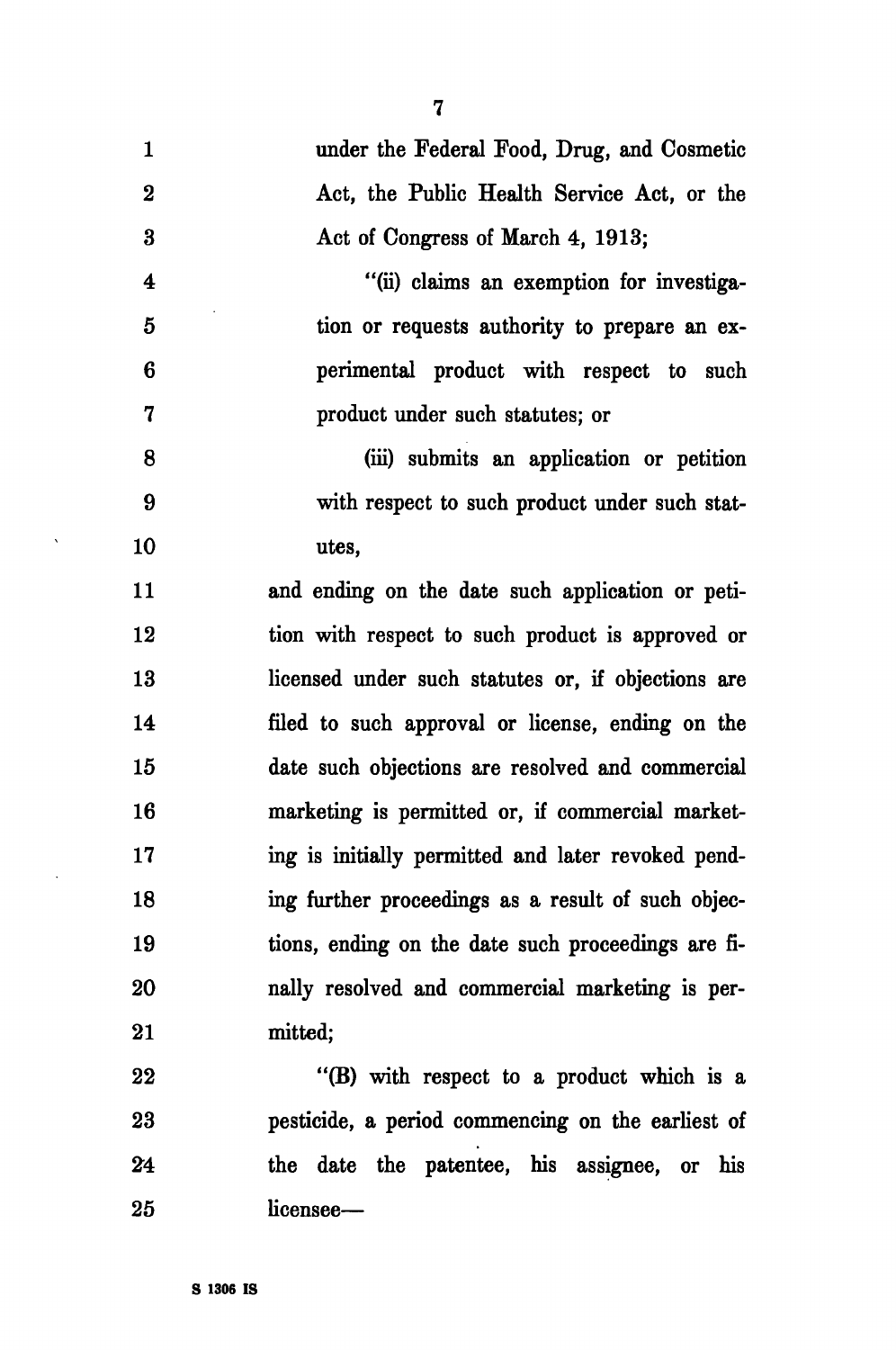| $\mathbf{1}$            | "(i) initiates a major health or environ-           |
|-------------------------|-----------------------------------------------------|
| i.<br>$\bf{2}$          | mental effects test on such pesticide, the          |
| $\bf{3}$                | data from which are submitted in a request          |
| $\overline{\mathbf{4}}$ | for registration of such pesticide under sec-       |
| 5                       | tion 3 of the Federal Insecticide, Fungicide,       |
| 6                       | and Rodenticide Act,                                |
| $\mathbf 7$             | "(ii) requests the grant of an experimen-           |
| 8                       | tal use permit for such pesticide under sec-        |
| 9                       | tion 5 of such Act, or                              |
| 10                      | "(iii) submits an application for registra-         |
| 11                      | tion of such pesticide pursuant to section 3 of     |
| 12                      | such Act,                                           |
| 13                      | and ending on the date such pesticide is first reg- |
| 14                      | istered under section 3 of such Act, either condi-  |
| 15                      | tionally or fully; and                              |
| 16                      | "(C) with respect to a product which is a           |
| 17                      | chemical substance or mixture for which notifica-   |
| 18                      | tion is required under section $5(a)$ of the Toxic  |
| 19                      | Substances Control Act-                             |
| 20                      | "(i) which is subject to a rule requiring           |
| 21                      | testing under section 4(a) of such Act, a           |
| 22                      | period commencing on the date the patentee,         |
| 23                      | his assignee, or his licensee has initiated the     |
| 24                      | testing required in such rule and ending on         |
| 25                      | the expiration of the premanufacture notifica-      |

 $\overline{ }$ 

8

 $\overline{\phantom{a}}$ 

 $\bar{z}$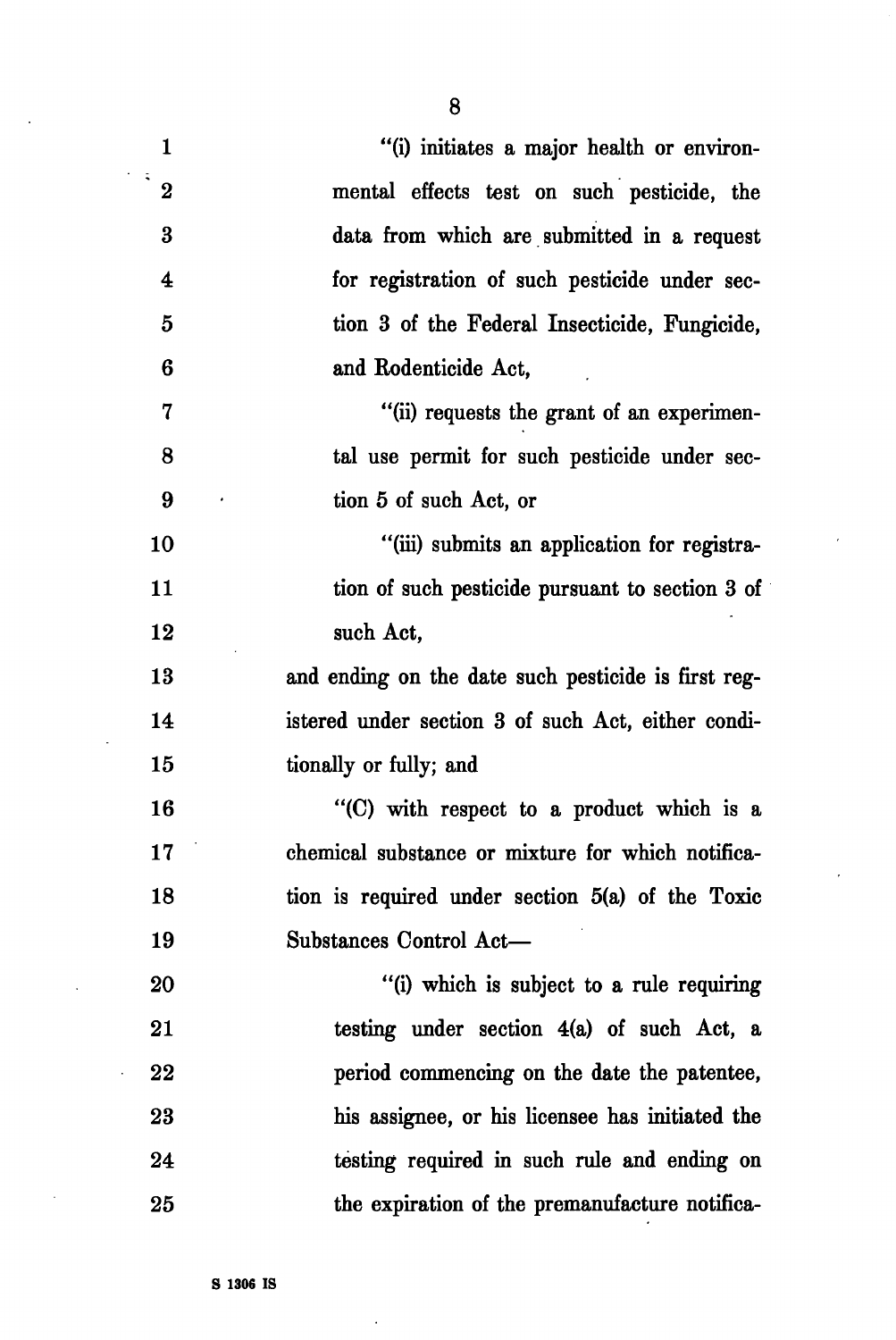| $\mathbf{1}$            | tion period for such chemical substance or            |
|-------------------------|-------------------------------------------------------|
| $\bf{2}$                | mixture, or if an order or injunction is issued       |
| $\bf{3}$                | under subsection (e) or (f) of section 5 of           |
| $\overline{\mathbf{4}}$ | such Act, the date on which such order or             |
| 5                       | injunction is dissolved or set aside;                 |
| 6                       | "(ii) which is not subject to a testing               |
| 7                       | rule under section 4 of such Act, a period            |
| 8                       | commencing on the earlier of the date the             |
| 9                       | patentee, his assignee, or his licensee—              |
| 10                      | "(I) submits a premanufacture                         |
| 11                      | notice, or                                            |
| 12                      | "(II) initiates a major health or en-                 |
| 13                      | vironmental effects test on such chemi-               |
| 14                      | cal substance or mixture, the data from               |
| 15                      | which are included in the premanufac-                 |
| 16                      | ture notice for such substance or mix-                |
| 17                      | ture,                                                 |
| 18                      | and ending on the expiration of the premanu-          |
| 19                      | facture notification period for such substance        |
| 20                      | or if an order or injunction is issued under          |
| 21                      | subsection (e) or (f) of section 5 of such Act,       |
| 22                      | the date on which such order or such injunc-          |
| 23                      | tion is dissolved or set aside;                       |
| 24                      | except that the regulatory review period shall not be |
| 25                      | deemed to have commenced until a patent has been      |

 $\ddot{\phantom{0}}$ 

 $\ddot{\phantom{a}}$ 

 $\ddot{\phantom{1}}$ 

 $\bar{\mathbf{v}}$ 

 $\hat{\boldsymbol{\beta}}$ 

 $\sim$